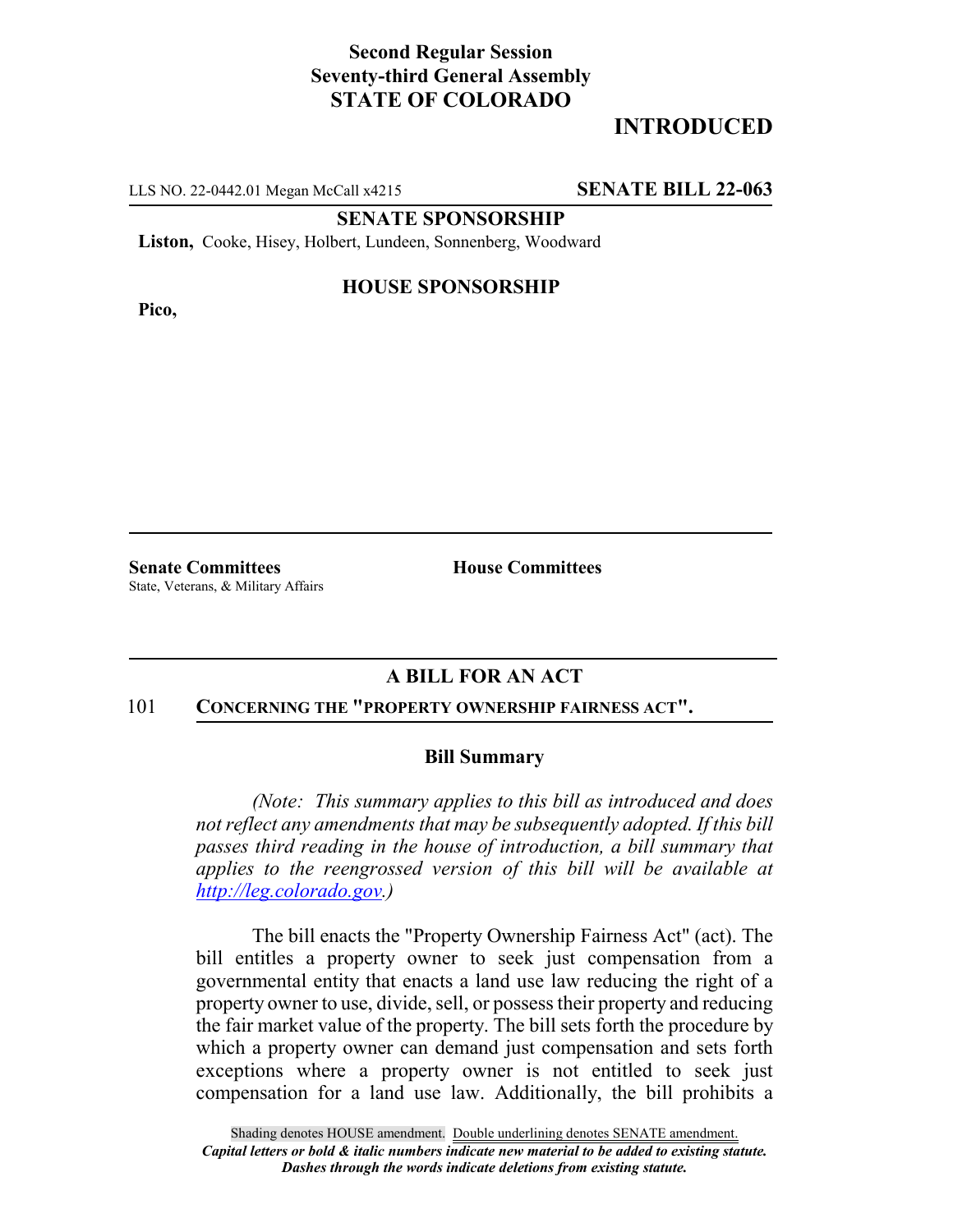governmental entity from enacting a land use law that caps residential building permits issued in a single or multi-year period with the intent of limiting growth or development.

 *Be it enacted by the General Assembly of the State of Colorado:* **SECTION 1.** In Colorado Revised Statutes, **add** article 2.5 to title 38 as follows: **ARTICLE 2.5 Property Ownership Fairness Act 38-2.5-101. Short title.** THE SHORT TITLE OF THIS ARTICLE 2.5 IS THE "PROPERTY OWNERSHIP FAIRNESS ACT". **38-2.5-102. Legislative declaration.** (1) THE GENERAL ASSEMBLY FINDS AND DECLARES THAT: (a) A RELIABLE PUBLIC POLICY ENVIRONMENT THAT SUPPORTS AN ADEQUATE AND AFFORDABLE HOUSING SUPPLY IS A MATTER OF 12 STATEWIDE CONCERN, AND A HEALTHY SUPPLY OF HOUSING UNITS TO MATCH BOTH CURRENT DEMAND AND FUTURE DEMAND DRIVEN BY POPULATION GROWTH IS CRITICAL FOR JOB CREATION, HOUSING STABILITY, AFFORDABILITY, AND THE OVERALL ECONOMIC WELL-BEING OF COLORADANS; (b) THE LACK OF AFFORDABLE HOUSING IN COLORADO IS DIRECTLY 18 ATTRIBUTABLE TO THE SCARCITY OF HOUSING UNITS; (c) ACCORDING TO A STUDY OF HOUSING DEVELOPMENT IN COLORADO, THE STATE HAS OVER ONE HUNDRED SEVENTY-FIVE THOUSAND FEWER HOUSING UNITS THAN NEEDED TO RESTORE ITS 22 HISTORICAL (1986-2008) POPULATION-TO-HOUSING RATIO; 23 (d) TO CLOSE THE DEFICIT AND ACCOUNT FOR PROJECTED 24 POPULATION GROWTH, THE STATE WILL NEED TO ADD OVER FIFTY-FOUR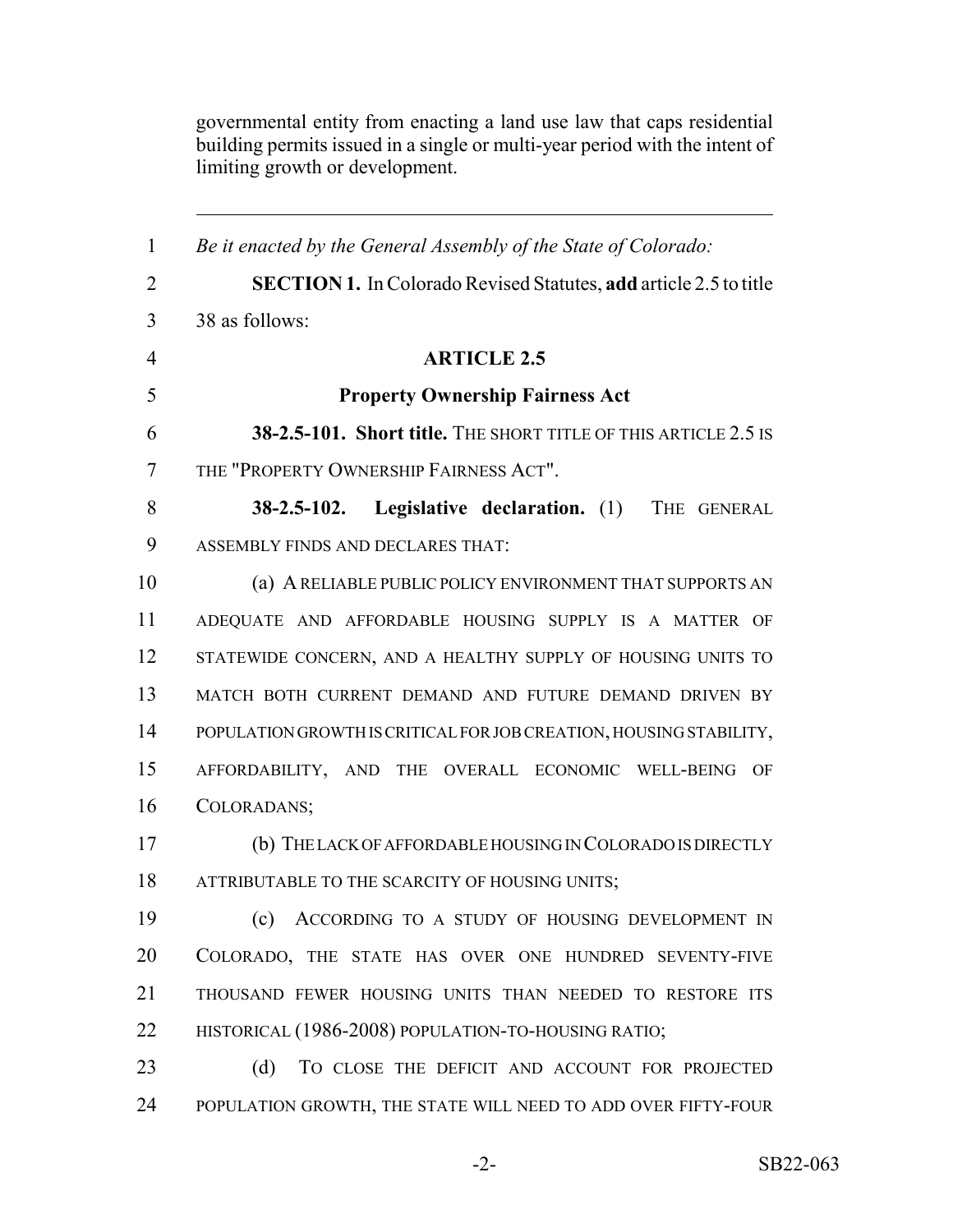1 THOUSAND HOUSING UNITS A YEAR BY 2026;

 (e) THE ENACTMENT OF "ANTI-GROWTH" LAND USE LAWS BY LOCAL GOVERNMENTS SEVERELY UNDERMINES THE ABILITY TO CONSTRUCT THE ADDITIONAL HOUSING UNITS COLORADANS NEED;

 (f) "ANTI-GROWTH" LAND USE LAWS DO IRREPARABLE ECONOMIC HARM TO WORKING CLASS COLORADANS BY LIMITING THE HOUSING SUPPLY AND DRIVING UP HOUSING PRICES AND RENTS. FURTHERMORE, SUCH LAND USE LAWS THREATEN THE LIVELIHOOD OF COLORADANS EMPLOYED IN CONSTRUCTION AND OTHER BUILDING TRADES AS WELL AS BUSINESSES ACROSS THE STATE THAT RELY ON THE COMMERCE ASSOCIATED WITH HOME BUILDING.

 (g) OTHER TYPES OF LAND USE POLICIES THAT DO NOT CONCERN THE PROMOTION OF PUBLIC HEALTH OR SAFETY PLACE UNDULY BURDENSOME RESTRICTIONS ON LAND USE, FURTHER HINDER THE CONSTRUCTION OF NEW HOUSING UNITS, AND DEPRIVE PROPERTY OWNERS 16 OF THEIR CONSTITUTIONAL RIGHTS; AND

 (h) IT IS THEREFORE NECESSARY FOR THE GENERAL ASSEMBLY TO PROHIBIT THE ENACTMENT OF "ANTI-GROWTH" LAND USE LAWS AND TO ENSURE THAT PROPERTY OWNERS SUBJECT TO UNDULY BURDENSOME 20 LAND USE LAWS ARE COMPENSATED FOR REGULATORY TAKINGS.

 **38-2.5-103. Definitions.** AS USED IN THIS ARTICLE 2.5, UNLESS 22 THE CONTEXT OTHERWISE REQUIRES:

 (1) "FAIR MARKET VALUE" MEANS THE MOST LIKELY MONETARY VALUE WHICH THE PROPERTY WOULD BRING IF EXPOSED FOR SALE IN THE OPEN MARKET, WITH REASONABLE TIME ALLOWED IN WHICH TO FIND A PURCHASER BUYING WITH KNOWLEDGE OF ALL THE USES AND PURPOSES TO WHICH THE PROPERTY IS ADAPTED AND FOR WHICH IT IS CAPABLE.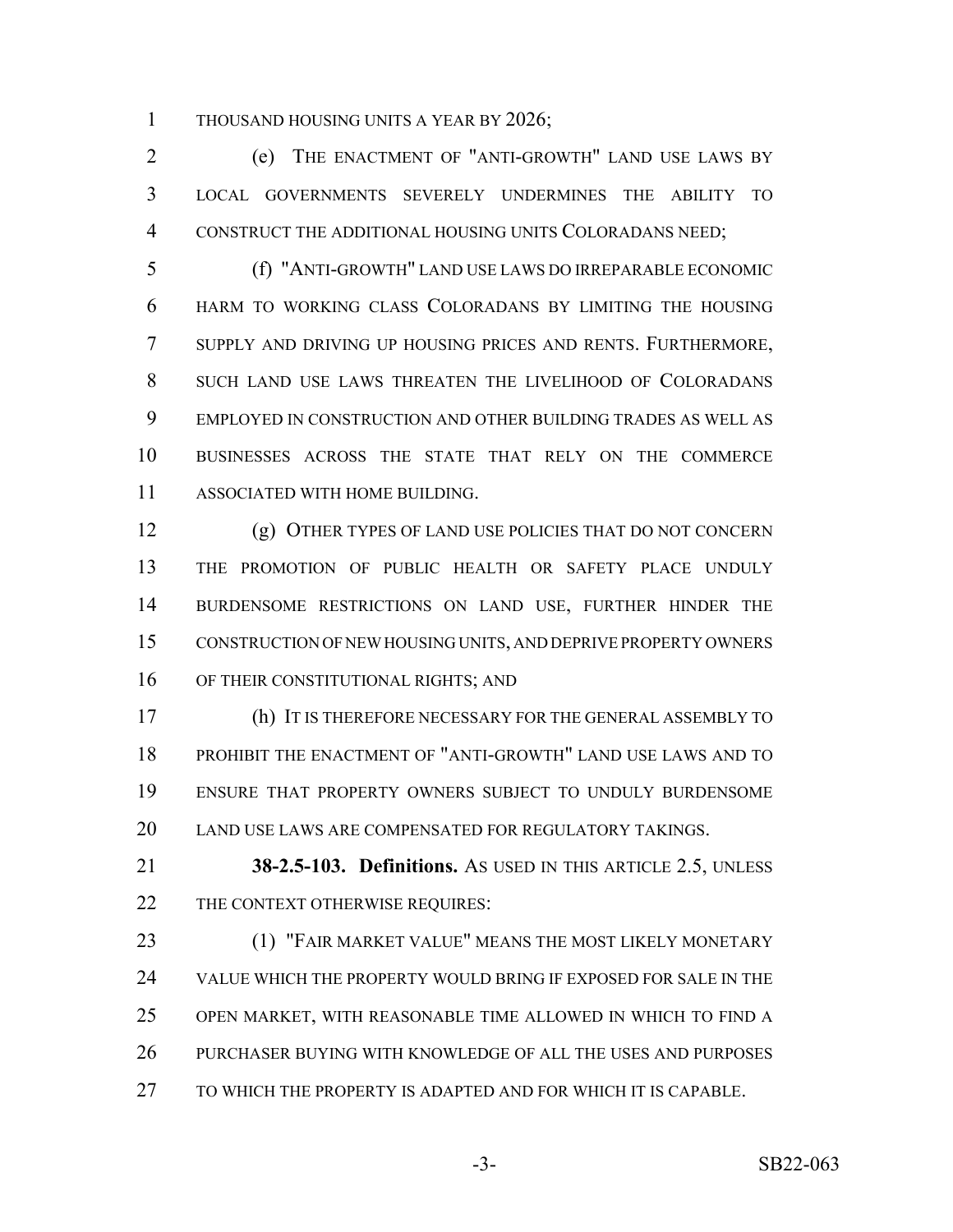(2) "GOVERNMENTAL ENTITY" MEANS:

 (a) THE STATE, A COUNTY, A CITY AND COUNTY, OR A MUNICIPALITY; AND

 (b) ANY SPECIAL DISTRICT OR AGENCY, AUTHORITY, POLITICAL SUBDIVISION, OR INSTRUMENTALITY OF THE STATE, OR OF A COUNTY, OR OF A CITY AND COUNTY, OR OF A MUNICIPALITY THAT IS LEGALLY AUTHORIZED TO ENACT A LAND USE LAW.

 (3) "JUST COMPENSATION" MEANS, IN AN ACTION BROUGHT PURSUANT TO SECTION 38-2.5-104, THE SUM OF MONEY THAT IS EQUAL TO THE REDUCTION IN FAIR MARKET VALUE OF THE PROPERTY RESULTING FROM THE ENACTMENT OF THE LAND USE LAW AS OF THE ENACTMENT DATE.

 (4) "LAND USE LAW" MEANS ANY STATUTE, RESOLUTION, ORDINANCE, CODE, RULE, REGULATION, PLAN, POLICY, PROCEDURE, STANDARD, OR LAW ENACTED BY A GOVERNMENTAL ENTITY THAT REGULATES THE USE OR DIVISION OF PROPERTY OR ANY INTEREST IN PROPERTY OR THAT REGULATES ACCEPTED FARMING OR FORESTRY PRACTICES.

 (5) "PROPERTY" MEANS REAL PROPERTY LOCATED WITHIN THE 20 STATE THAT IS NOT PUBLICLY OWNED.

 (6) "PROPERTY OWNER" MEANS A PERSON HOLDING RECORD FEE 22 TITLE TO PROPERTY.

 **38-2.5-104. Just compensation required when - exceptions - procedure.** (1) EXCEPT AS PROVIDED IN SUBSECTION (2) OF THIS SECTION, IF A GOVERNMENTAL ENTITY ENACTS ANY LAND USE LAW THAT REDUCES 26 THE RIGHT OF A PROPERTY OWNER TO USE, DIVIDE, SELL, OR POSSESS THEIR PROPERTY AND THE LAND USE LAW REDUCES THE FAIR MARKET VALUE OF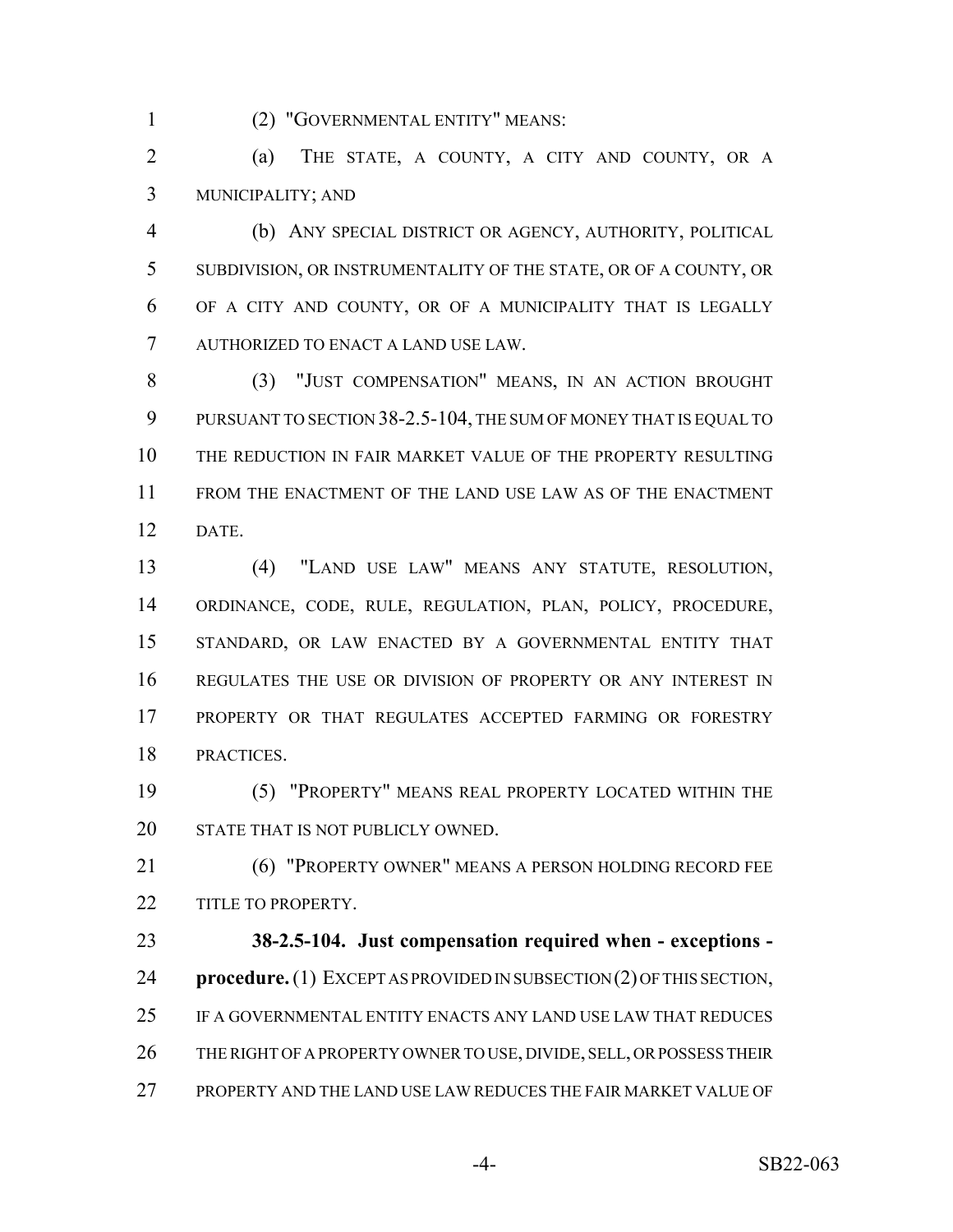THE PROPERTY, A PROPERTY OWNER IS ENTITLED TO JUST COMPENSATION 2 FROM THE GOVERNMENTAL ENTITY THAT ENACTED THE LAND USE LAW. A GOVERNMENTAL ENTITY SHALL NOT REQUIRE A PROPERTY OWNER TO SUBMIT A LAND USE APPLICATION TO REMOVE, MODIFY, VARY, OR OTHERWISE ALTER THE APPLICABILITY OF THE LAND USE LAW TO THE PROPERTY AS A PREREQUISITE TO SEEKING JUST COMPENSATION UNDER THIS SECTION.

8 (2) A PROPERTY OWNER IS NOT ENTITLED TO JUST COMPENSATION FOR A LAND USE LAW THAT REDUCES THE RIGHT OF THE PROPERTY OWNER TO USE, DIVIDE, SELL, OR POSSESS THEIR PROPERTY AND REDUCES THE FAIR MARKET VALUE OF THE PROPERTY IF THE LAND USE LAW:

 (a) PROTECTS THE PUBLIC HEALTH AND SAFETY, INCLUDING RULES AND REGULATIONS RELATING TO FIRE AND BUILDING CODES, HEALTH AND SANITATION, TRANSPORTATION OR TRAFFIC CONTROL, SOLID OR HAZARDOUS WASTE, AND POLLUTION CONTROL;

 (b) LIMITS OR PROHIBITS THE USE OR DIVISION OF REAL PROPERTY COMMONLY AND HISTORICALLY RECOGNIZED AS A PUBLIC NUISANCE UNDER COMMON LAW;

(c) IS REQUIRED BY FEDERAL LAW;

20 (d) LIMITS OR PROHIBITS THE USE OR DIVISION OF REAL PROPERTY 21 FOR THE PURPOSE OF HOUSING SEX OFFENDERS, SELLING ILLEGAL DRUGS, LIQUOR CONTROL, PORNOGRAPHY, OBSCENITY, NUDE OR TOPLESS DANCING, AND OTHER ADULT-ORIENTED BUSINESSES WHEN CONSISTENT 24 WITH THE STATE AND FEDERAL CONSTITUTIONS;

(e) ESTABLISHES LOCATIONS FOR UTILITY FACILITIES;

 (f) DOES NOT DIRECTLY REGULATE A PROPERTY OWNER'S PROPERTY; OR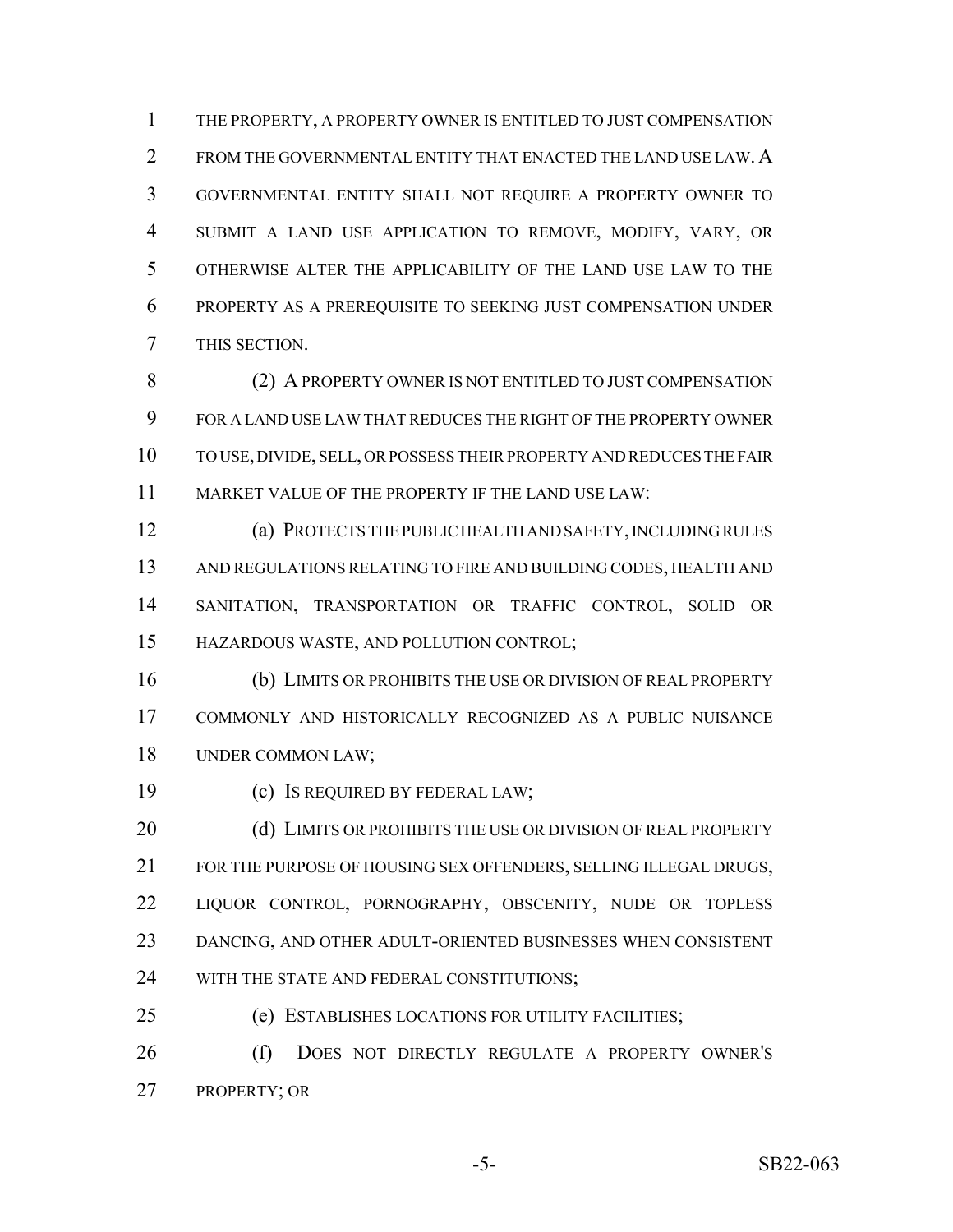(g) WAS ENACTED BEFORE THE EFFECTIVE DATE OF THIS ARTICLE 2.5.

 (3) (a) IF A PROPERTY OWNER MAKES A WRITTEN DEMAND IN A SPECIFIC AMOUNT FOR JUST COMPENSATION FROM A GOVERNMENTAL ENTITY THAT HAS ENACTED A LAND USE LAW, AND IF AFTER NINETY DAYS OF THE DEMAND BEING MADE THE GOVERNMENTAL ENTITY AND THE PROPERTY OWNER HAVE NOT REACHED AN AGREEMENT ON THE AMOUNT OF JUST COMPENSATION TO BE PAID OR THE GOVERNMENTAL ENTITY HAS NOT AMENDED, REPEALED, OR ISSUED TO THE PROPERTY OWNER A BINDING WAIVER OF ENFORCEMENT OF THE LAND USE LAW TO THE PROPERTY, THE PROPERTY OWNER MAY FILE AN ACTION FOR JUST COMPENSATION WITH THE DISTRICT COURT OF THE COUNTY IN WHICH THE PROPERTY IS LOCATED. THE WRITTEN DEMAND FOR JUST COMPENSATION SUPERSEDES ANY OTHER STATUTORY NOTICE OR DEMAND REQUIREMENTS FOR FILING 15 AN ACTION WITH THE DISTRICT COURT. A WRITTEN DEMAND FOR JUST COMPENSATION AND ANY WAIVER GRANTED BY A GOVERNMENTAL ENTITY 17 IN LIEU OF JUST COMPENSATION AS DESCRIBED IN THIS SUBSECTION  $(3)(a)$  RUNS WITH THE LAND AND SHALL BE RECORDED IN THE REAL PROPERTY RECORDS OF THE CLERK AND RECORDER OF THE COUNTY WHERE THE 20 PROPERTY IS LOCATED.

21 (b) AN ACTION IN DISTRICT COURT FOR JUST COMPENSATION 22 PURSUANT TO SUBSECTION (3)(a) OF THIS SECTION MUST BE BROUGHT WITHIN THREE YEARS OF THE EFFECTIVE DATE OF THE LAND USE LAW OR 24 THE FIRST DATE THE REDUCTION OF THE EXISTING RIGHTS TO USE, DIVIDE, SELL, OR POSSESS THE PROPERTY APPLIES TO THE PROPERTY, WHICHEVER IS LATER; EXCEPT THAT A WRITTEN DEMAND FOR JUST COMPENSATION 27 PURSUANT TO SUBSECTION (3)(a) OF THIS SECTION TOLLS THE THREE-YEAR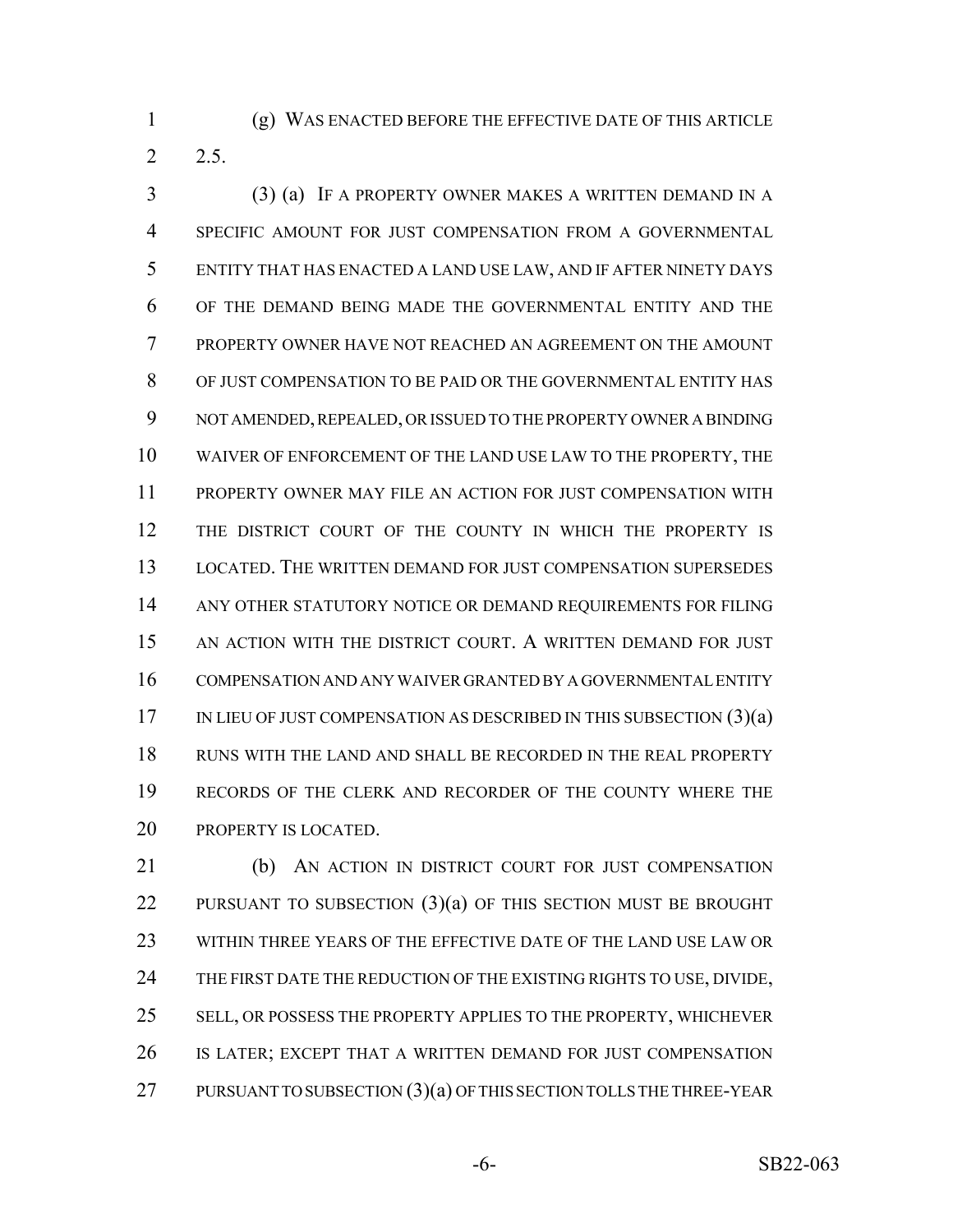TIME PERIOD FOR NINETY DAYS OR THE LENGTH OF TIME IT TAKES THE GOVERNMENTAL ENTITY TO DENY THE WRITTEN DEMAND, WHICHEVER IS LESS.

 (c) IN AN ACTION FOR JUST COMPENSATION PURSUANT TO THIS SUBSECTION (3)(c), THE DETERMINATION OF WHETHER THE LAND USE LAW MEETS AN EXEMPTION SET FORTH IN SUBSECTION (2) OF THIS SECTION SHALL BE MADE BY THE DISTRICT COURT AND MUST BE DETERMINED WITHOUT REGARD TO ANY LEGISLATIVE ASSERTION THAT THE LAND USE LAW MEETS ONE OR MORE OF THE EXEMPTIONS SET FORTH IN SUBSECTION (2) OF THIS SECTION.

11 (d) (I) A PROPERTY OWNER IS NOT LIABLE TO A GOVERNMENTAL ENTITY FOR ATTORNEY FEES OR COSTS IN ANY ACTION FOR JUST COMPENSATION BROUGHT PURSUANT TO THIS SECTION.

 (II) A PREVAILING PLAINTIFF IN AN ACTION FOR JUST COMPENSATION BROUGHT PURSUANT TO THIS SECTION MAY BE AWARDED COSTS, EXPENSES, AND REASONABLE ATTORNEY FEES.

 (4) THE REDRESS AVAILABLE TO A PROPERTY OWNER FOR A LAND USE LAW THAT REDUCES THE RIGHT OF THE PROPERTY OWNER TO USE, DIVIDE, SELL, OR POSSESS THEIR PROPERTY AND REDUCES THE FAIR MARKET VALUE OF THE PROPERTY CREATED BY THIS SECTION IS IN ADDITION TO ANY REDRESS OR REMEDY THE PROPERTY OWNER MAY HAVE AS OTHERWISE PROVIDED BY THE LAWS AND CONSTITUTION OF THE STATE OR ANY FEDERAL LAW AND IS NOT INTENDED TO MODIFY OR REPLACE ANY 24 OTHER REMEDY. IN THE EVENT OF A CONFLICT BETWEEN THIS ARTICLE 2.5 AND ANY OTHER STATE LAW, THIS ARTICLE 2.5 CONTROLS.

26 (5) NOTHING IN THIS SECTION IS INTENDED TO PROHIBIT A GOVERNMENTAL ENTITY FROM REACHING AN AGREEMENT WITH A